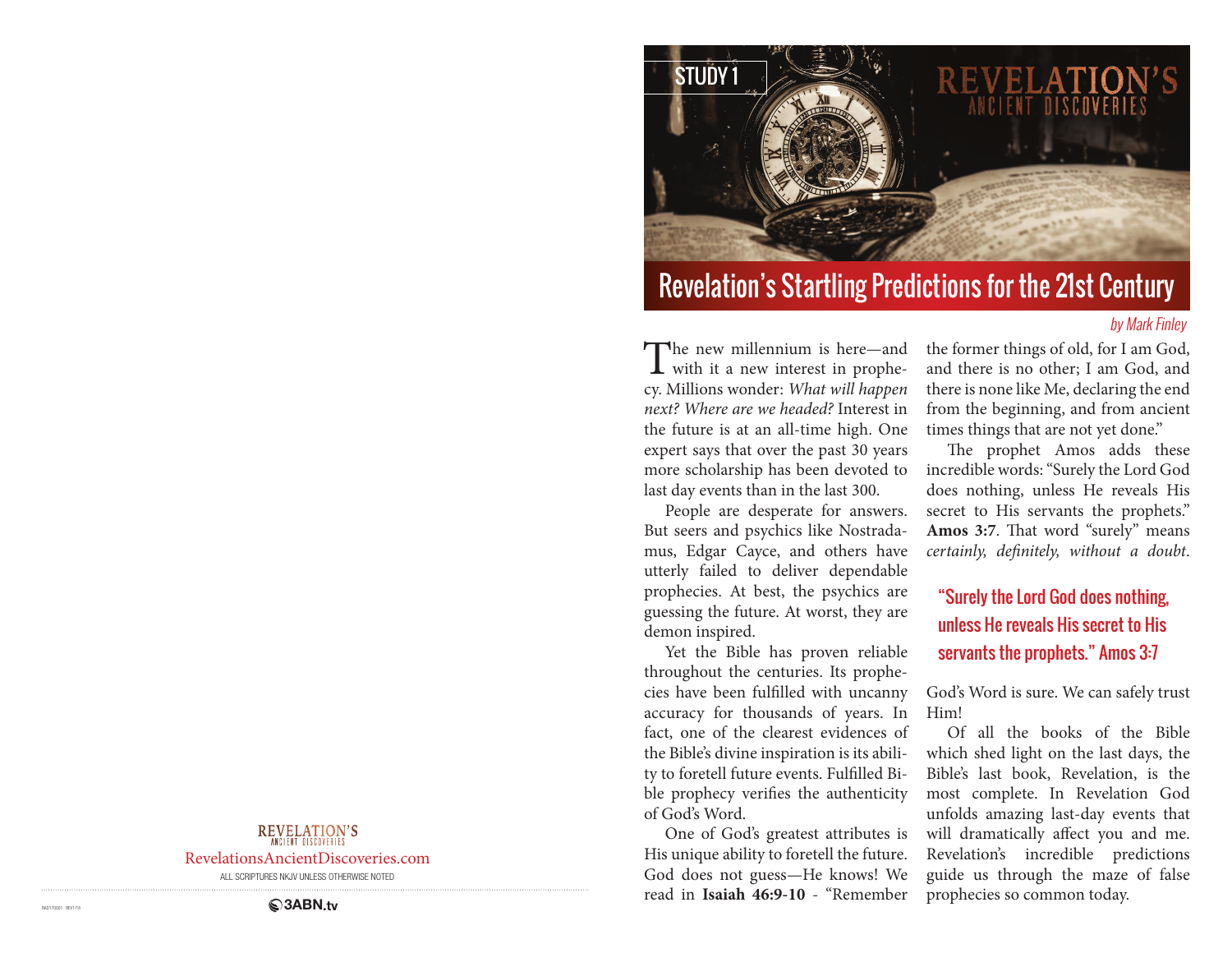

Note how the book of Revelation opens in **chapter 1, verse 1**. It's called "The Revelation of Jesus Christ, which God gave Him to show His servants things which must shortly take place. And He sent and signified it by His an-

> The book of Revelation is not mere personal opinion or human guesswork.

gel to His servant John." Did you notice the divinely appointed chain of communication? **Look:**

Where did Jesus get it? From God! Who did Jesus give it to? His angel. What did the angel do with it? Brought it to John.

Then John wrote it in his book called Revelation to show God's people what "must shortly come to pass." **Revelation 1:1-2**.

Thus the book of Revelation is not mere personal opinion or human guesswork. It's not some psychic's view of the future. Its prophecies come directly from God. It bears the signature of heaven and reveals God's final message for this world. The Lord Himself offers a triple blessing for those who

study His book: **Revelation 1:3** promises, "Blessed is he who *reads,* and *hears,* and *keeps* the things which are written in it."

The central theme and major focus of Revelation is Jesus—the One "who *is* and who *was* and who *is to come*." **Revelation 1:4**. We can trust Him who conquered death and is coming to take us home. All history is moving to one grand climax. All creation is standing on tiptoe awaiting the coming of the King. That's the theme of the Bible's last book.

This planet has a date with destiny. **Revelation 1:7** tells us: "Behold, He is coming with clouds, and every eye will see Him." Those lacking this endtime hope need to be reminded we are not cosmic orphans. Earth won't

> be reduced to some spinning globe of ash from a nuclear holocaust. Famines and earthquakes won't dash our hopes of a

happy tomorrow. Revelation can lift our spirits and gladden our hearts, giving us hope to hold onto in a hopeless world.

Every one of Revelation's prophecies end in the same place—with hope. The book of Revelation is a revelation of hope. For beyond natural disasters, beyond conflict between nations, beyond ethnic hatred and escalating worldwide political tension, beyond an uncertain economy, there is hope:

> Hope in a new kingdom. Hope in a new society. Hope in a new Leader. Hope in the Coming of the Lord!

Revelation thirteen foretells the rise of the powerful Antichrist/Beast. It unfolds a time when no man can buy or sell. It discusses the Mark of the Beast and the mysterious number 666. But in **Revelation 14:14**, at the end of this sequence, the Apostle John shouts for joy, "And I looked, and behold, a white cloud, and on the cloud sat One like the Son of Man, having on His head a golden crown, and in His hand a sharp sickle." John looks away from the Beast and sees his loving Lord returning in glory.

**Revelation 7:14-15** pictures those "who have come out of great tribulation, and . . . are before the throne of God." The tribulation does not destroy

them. They come through unscathed with their faith stronger, praising God. The Seven Last Plagues are not directed at God's people, and when they're over, a voice from heaven proclaims, *"It is done!"* **Revelation 16:17, 21:6**. Earth's heartaches are over. Divorce, disease, and disaster are over! Worry, war, and want are over! Pain and pollution, sickness and sorrow, death and dying are all over! And the Almighty God triumphantly declares throughout the whole universe: "Behold, I make all things new." **Revelation 21:5**. The God who will create a new world can make all things new in *your life*—new joy, power, and purpose—a new heart and happiness.



RevelationsAncientDiscoveries.com